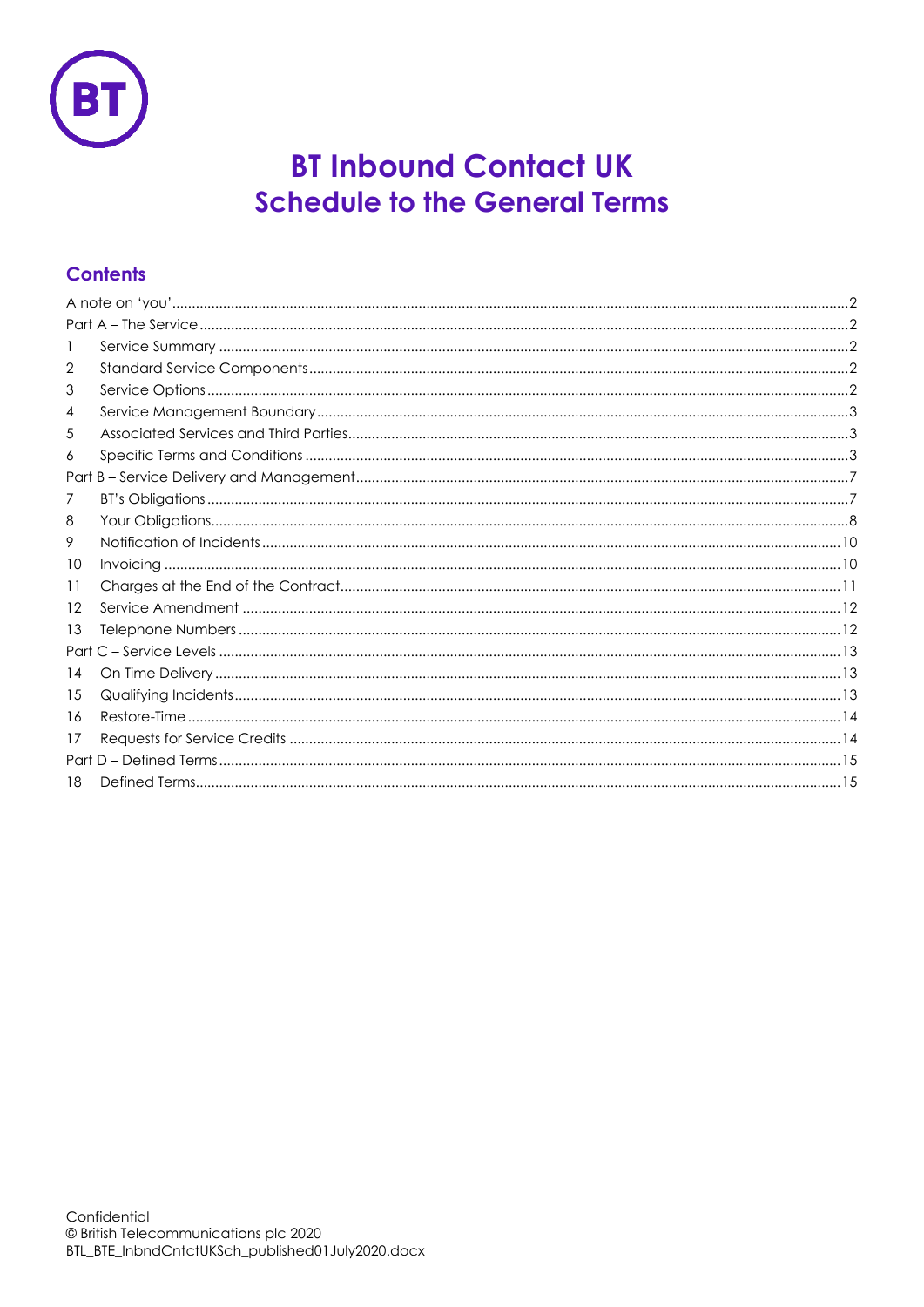

## <span id="page-1-0"></span>**A note on 'you'**

'You' and 'your' mean the Customer.

Phrases that refer to 'either one of us', 'neither of us', 'one of us', 'each of our' or 'both of us' mean one or both of BT and the Customer, whichever makes sense in the context of the sentence.

# <span id="page-1-1"></span>**Part A – The Service**

#### <span id="page-1-2"></span>**1 Service Summary**

BT will provide you with a service that allows number translations and routing to a Destination Number, comprising:

1.1 the Standard Service Components; and

1.2 any of the Service Options that are selected by you as set out in any applicable Order;

(the "**Service**").

### <span id="page-1-3"></span>**2 Standard Service Components**

BT will provide you with all of the following standard service components ("**Standard Service Components**") in accordance with the details set out in any applicable Order:

- <span id="page-1-7"></span>2.1 translation of dialled Non-geographic Numbers to:
	- 2.1.1 one Destination Number, ("**Basic Number Delivery**"); or
		- 2.1.2 a number of Destination Numbers in accordance with rules agreed between both of us, ("**Advanced Number Delivery**");
- <span id="page-1-6"></span>2.2 Non-geographic Numbers;
- 2.3 routing of Calls to Destination Numbers 24 hours a day, 365 days a year using the Inbound Services Network;
- 2.4 access to the Inbound Services Network; and
- 2.5 Incident management in accordance with Paragraph [9.](#page-9-0)

#### <span id="page-1-4"></span>**3 Service Options**

BT will provide you with any of the following options that are selected by you as set out in any applicable Order ("**Service Options**") and in accordance with the details set out in that Order:

- <span id="page-1-5"></span>3.1 the Service Options listed in this Paragraph [3.1](#page-1-5) which are available on some Non-geographic Numbers as set out in the BT Price List:
	- 3.1.1 Call Plans and Advanced Features;
	- 3.1.2 reports including Inbound Analyst;
	- 3.1.3 controls including Inbound Architect;
	- 3.1.4 cost centre billing;
	- 3.1.5 Service Assurance;
	- 3.1.6 Service management;
	- 3.1.7 Televote;
	- 3.1.8 Valuecall;
	- 3.1.9 Call Director; and
	- 3.1.10 Inbound Call Recording you can select Inbound Call Recording with or without transcription;
- 3.2 Commitment Option;
- <span id="page-1-8"></span>3.3 BT Auto Contact:

A self-service feature delivered using a cloud based platform ("**BT Auto Contact Platform**"), providing:

- 3.3.1 Host Connect Caller automated access to data on Customer Equipment;
- 3.3.2 Advance Speech Recognition Caller navigation through automated options using speech inputs;
- 3.3.3 Text to Speech;
- 3.3.4 Web Host Connect Caller input via DTMF, voice or text allowing access to information on your web site(s). The information once accessed from your servers is relayed back to the Caller via Text to Speech;
- 3.3.5 Transfer Connect allowing Calls to be transferred or the Caller to conference in a third party;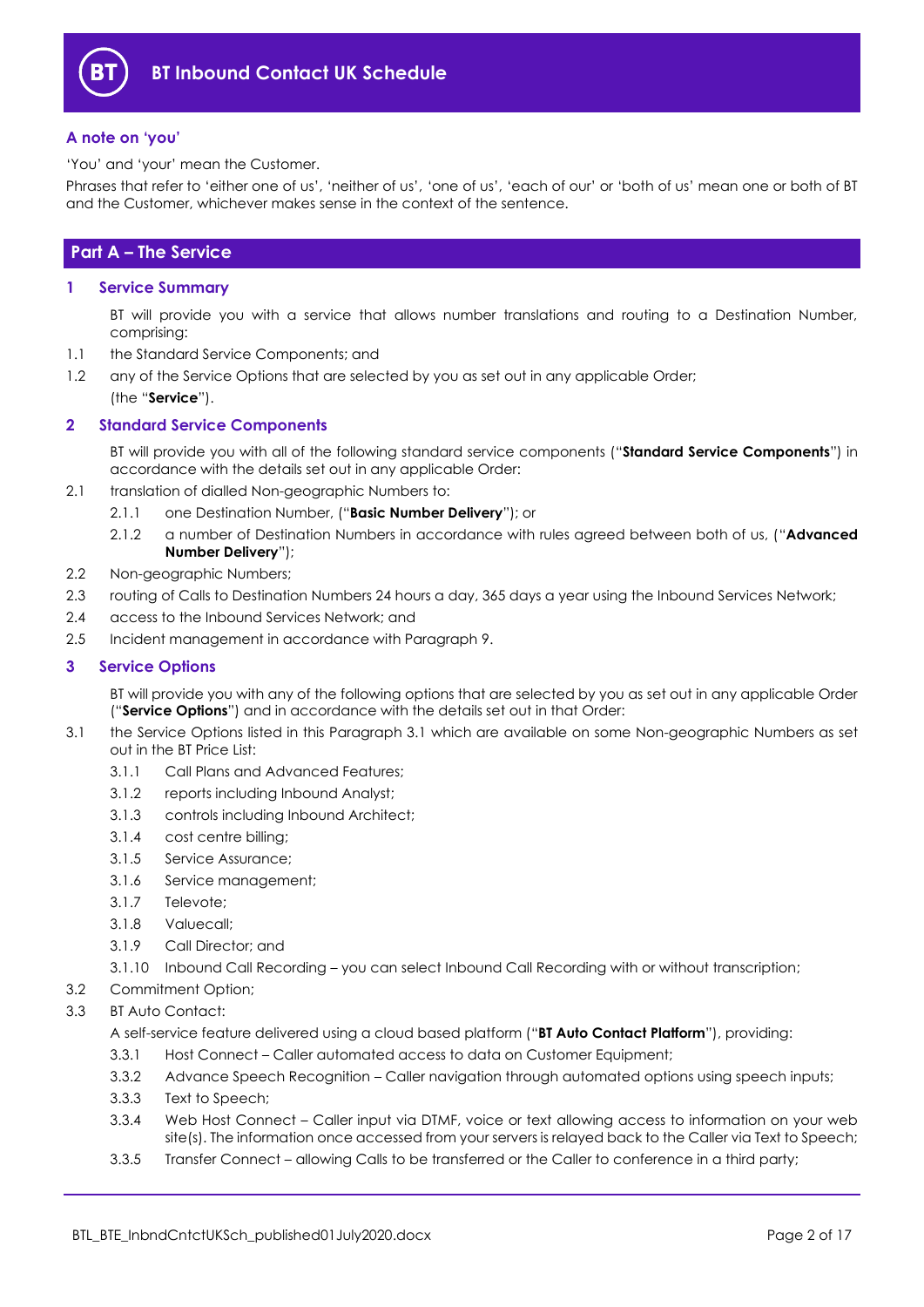

- 3.3.6 Automated Attendant automated Call routing 24 hours a day to a chosen Destination Number after a recorded message is played;
- 3.3.7 Outbound automated customer service transactions between you and your customers;
- 3.3.8 Multiple Communication Media contact access to BT Auto Connect from a number of different type of Communication Media;
- 3.3.9 BT Auto Contact Reports access to online BT Auto Contact reports; and
- 3.3.10 Business User Interface online changes to parameters agreed between both of us as part of the commissioning of the Service in accordance with Paragrap[h 7.2,](#page-6-2)

#### ("**BT Auto Contact**");

and

#### <span id="page-2-6"></span>3.4 **Inbound Architect Training**

BT will where you request Full Control provide training to Nominated Personnel ("**Training**") at BT's premises on the dates agreed between both of us.

#### <span id="page-2-0"></span>**4 Service Management Boundary**

- <span id="page-2-5"></span>4.1 BT will provide and manage the Service as set out in Parts B and C of this Schedule, commencing at the point at which a Call made to a Non-geographic Number is passed from the originating Communications Provider to the Inbound Services Network and ending when the Inbound Services Network passes the Call to the terminating Communications Provider, ("**Service Management Boundary**").
- 4.2 BT will have no responsibility for the Service outside the Service Management Boundary.
- 4.3 BT does not make any representations, whether express or implied, about whether the Service will operate in combination with any equipment and software not supplied by BT as part of the Service.
- 4.4 BT will be responsible for delivering Calls, received by BT, within the Service Management Boundary. BT will not be responsible for the delivery of a Call to a Destination Number once the Call has passed to:
	- 4.4.1 the Communications Provider terminating the Call at the Destination Number; or
	- 4.4.2 any intermediate Communications Provider to whom BT passes the Call.
- 4.5 Unless the Order states something different, you are responsible for your systems, Customer Equipment and any connectivity used in connection with the Service.

#### <span id="page-2-1"></span>**5 Associated Services and Third Parties**

- <span id="page-2-3"></span>5.1 You will have the following services in place that will connect to the Service and are necessary for the Service to function and will ensure that these services meet the minimum technical requirements that BT specifies:
	- 5.1.1 a service providing the capability to answer all Calls at the Destination Number;
	- 5.1.2 for BT Auto Contact Outbound a separate BT provided outbound service across which the transmission of the outbound contact message is delivered; and
	- 5.1.3 for Inbound Architect and Inbound Analyst, access to the Internet,

#### (each an "**Enabling Service**").

- 5.2 If BT provides you with any services other than the Service (including, but not limited to any Enabling Service) this Schedule will not apply to those services and those services will be governed by their separate terms and conditions.
- 5.3 If you are required by Applicable Law to purchase the Service from a third party supplier, BT may, if you agree to it, manage the Service as your agent.
- 5.4 BT will not be liable for failure to or delay in supplying the Service if another supplier delays or refuses the supply of an electronic communications service to BT and no alternative service is available at reasonable cost.

#### <span id="page-2-2"></span>**6 Specific Terms and Conditions**

#### 6.1 **Minimum Period of Service**

#### 6.1.1 **Small Business**

At the end of the Minimum Period of Service, unless one of us gives Notice to the other of an intention to terminate the Service in accordance with the Contract, BT will continue to provide the Service and both of us will continue to perform each of our obligations in accordance with the Contract.

#### <span id="page-2-4"></span>6.1.2 **Large Business**

(a) Unless one of us gives Notice to the other of an intention that a Renewal Period will not commence at least 10 Business Days before the end of the Minimum Period of Service or a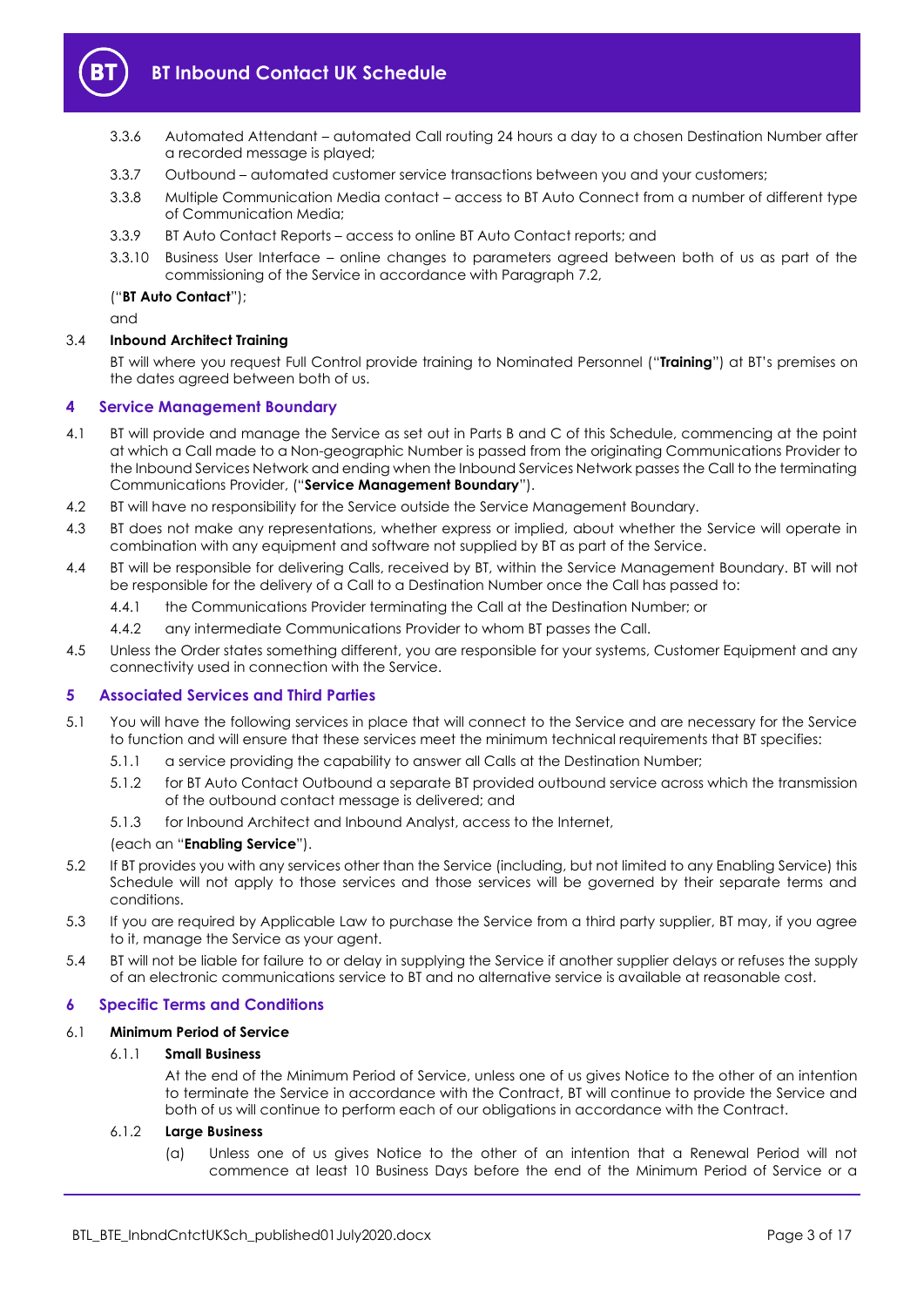

Renewal Period ("**Notice of Non-Renewal**"), then at the end of the Minimum Period of Service or any subsequent Renewal Period, the Service will automatically extend for the Renewal Period, and both of us will, until the Service is terminated, continue to perform each of our obligations in accordance with the Contract.

- (b) In the event that one of us gives a Notice of Non-Renewal, BT will, until the Service is terminated, continue to provide the Service and both of us will continue to perform each of our obligations in accordance with the Contract and:
	- (i) any Committed Volume will cease to apply on the date on which the Service is terminated; and
	- (ii) BT may charge you the Charges applicable where a Notice of Non-Renewal has been issued as set out in the Order.

### 6.2 **Access to Emergency Services**

You agree that the Service will not provide the ability for Users to call the emergency services by dialling "**999**" or "**112**" and that you will make alternative arrangements for calling the emergency services including the maintenance of a fixed telephone number.

### 6.3 **Content**

- 6.3.1 Where BT provides you with Content, you acknowledge and agree that:
	- (a) the use of Content is at your own risk;
	- (b) the Content may change from time to time;
	- (c) the Content will only be used for its own purposes and is protected by copyright, trademark, and other Intellectual Property Rights;
	- (d) you will not copy, store, adapt, modify, transmit, distribute externally, play or show in public, broadcast or publish any part of the Content;
	- (e) BT will not guarantee the accuracy or completeness of the Content;
	- (f) you comply with any applicable terms and conditions when accessing Content; and
	- (g) access to any Content provided on a subscription basis as part of the Service will cease when this Contract ends.
- 6.3.2 BT will have no obligation to store Content or any responsibility if stored Content is lost or deleted.
- 6.3.3 BT recommends that you save copies of information you wish to keep on other devices not connected with the Service.

#### 6.4 **Your Customer Service**

You will not:

- 6.4.1 state or imply BT's approval of the Customer Service or any information you publish about your Customer Service; and
- 6.4.2 you will not refer to BT without BT's express written approval.

#### 6.5 **BT Auto Contact**

- 6.5.1 BT will not segregate or separately locate your Content transmitted through or stored on BT's servers in the BT Auto Contact Platform from the Content of other customers.
- <span id="page-3-0"></span>6.5.2 You will not use BT Auto Contact to connect to any software, application or equipment where the failure or potential failure of the software, application or equipment may cause injury, harm and/or death.
- 6.5.3 BT will have no liability if you use BT Auto Contact in breach of Paragraph [6.5.2.](#page-3-0)

# 6.6 **Phone-paid Services Authority (PSA)**

- 6.6.1 You will:
	- (a) comply with the Code; and
	- (b) make any required notification to the Information Commissioner's Office under GDPR that:
		- (i) the PSA is the potential recipient of Personal Data; and
		- (ii) Data collected from consumers may be used by the PSA for regulatory purposes.
- 6.6.2 BT may pass any data collected under this Contract to the PSA, Ofcom or other proper authority where requested to do so.
- 6.6.3 BT will not give any undertaking to you that could prevent any information being given to the PSA in accordance with the Code.
- <span id="page-3-1"></span>6.6.4 You will:
	- (a) on request provide BT or the PSA (or both) with information or material relating to:
		- (i) the Customer Service; or
		- (ii) a past or future Customer Service; and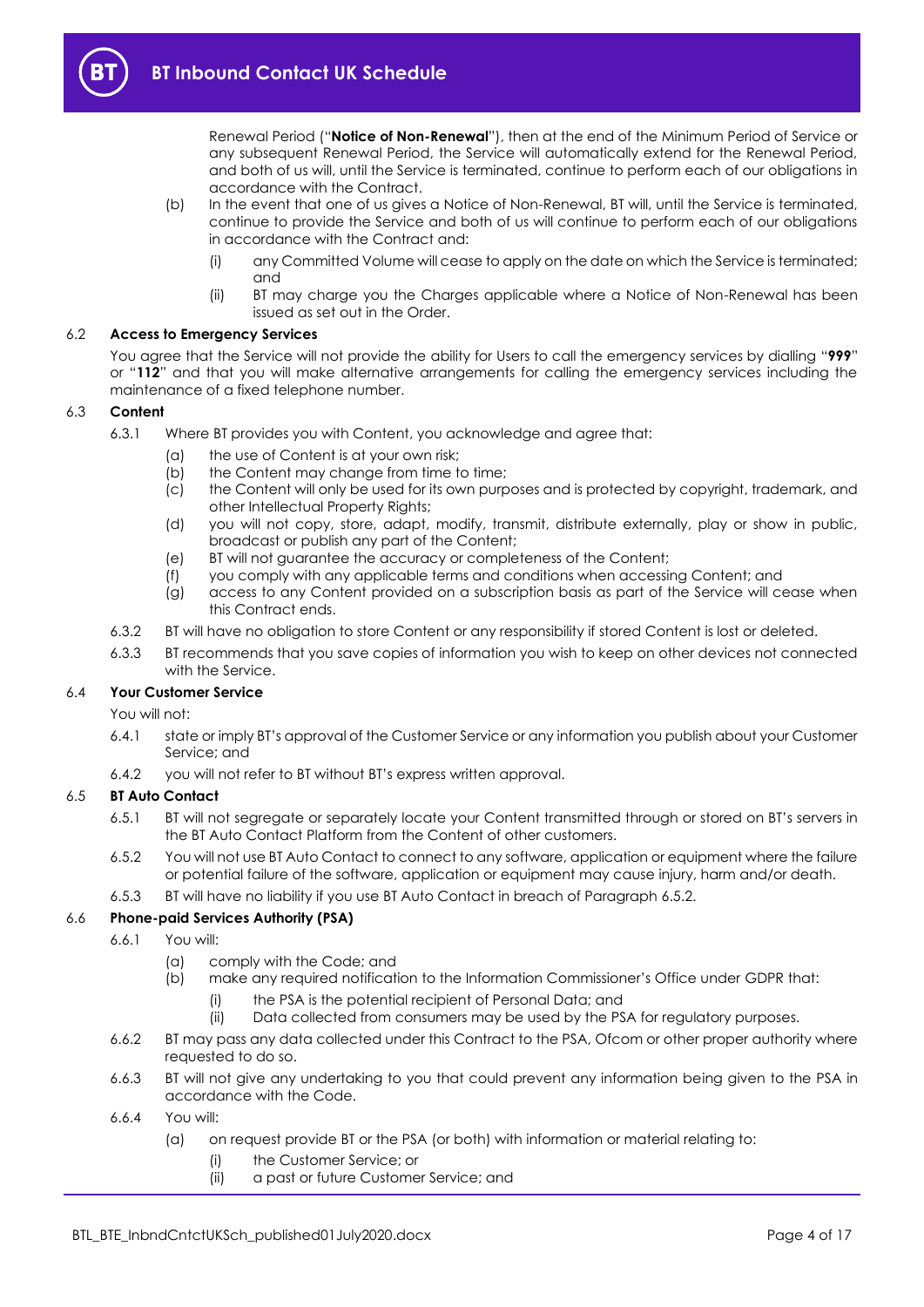

- (b) ensure where applicable, prior to BT providing you with the Service, that:
	- (i) your registration with the PSA is complete or renewed;
	- (ii) permission has been obtained from the PSA for the Customer Service; and
- (c) promptly provide evidence if BT requests this of your compliance with this Paragraph [6.6.4](#page-3-1) and the Code.

# <span id="page-4-0"></span>6.7 **Events**

- 6.7.1 You will give BT six Business Days' Notice before the commencement of:
	- (a) a single Event; or
	- (b) each Event for a campaign with more than one Event.
- <span id="page-4-1"></span>6.7.2 The Notice of an Event will include the:
	- (a) date, time and duration of the Event;
	- (b) expected audience size;
	- (c) expected ratio of likely total audience to the number of expected attendees likely to make a Call;
	- (d) number of lines available to receive Calls;
	- (e) expected minimum and average Call duration; and
	- (f) time during the Event when the maximum traffic peak is expected.
- 6.7.3 You agree that:
	- (a) a failure to notify BT in accordance with Paragraphs [6.7.1](#page-4-0) and [6.7.2](#page-4-1) may impact on the capability of the Inbound Services Network to accommodate an Event and BT may refuse to accommodate the Event.
	- (b) an Event featuring Televote will use the Inbound Services Network and Calls will be terminated on a Televote Non-geographic Number.

### <span id="page-4-6"></span><span id="page-4-2"></span>6.8 **Suspension of the Service**

- 6.8.1 In addition to the provisions of Clauses 10.1.2, 15 and 18 of the General Terms, BT may suspend the Service or the payment of Call Payments:
	- (a) if you commit a material breach that is capable of remedy and you fail to remedy the breach within 30 days of the Notice of the breach;
	- (b) to comply with a request or direction from Ofcom, the PSA or any competent authority; and/or
	- (c) where BT reasonably believes the Service is being used in a way forbidden by Paragraphs [8.1.10,](#page-7-1)  [8.2.10](#page-8-0) or [8.2.11\(b\)](#page-8-1) whether or not you are aware that the Service is being used in such a way.
- <span id="page-4-3"></span>6.8.2 In addition to the provisions of Clause 15.1 of the General Terms, BT may suspend Valuecall Numbers where you fail to achieve the Call Payment Threshold for the Valuecall Numbers for three consecutive months in any 12 month period.
- 6.8.3 You agree that you may be required to provide satisfactory undertakings to BT, Ofcom or the PSA before BT removes any suspension.
- 6.8.4 You will advise BT promptly if you receive any request or direction from Ofcom, the PSA or any competent authority to suspend the Service.
- 6.8.5 In addition to the provisions of Clauses 15 and 18 of the General Terms and in circumstances where BT reasonably believes you are in breach of this Contract, you will immediately cease providing and promoting the Customer Service until BT has determined that you are not in breach of this Contract or the breach is resolved.
- 6.8.6 You will continue to pay the Charges where BT suspends the Service or the payment of Call Payments in accordance with Paragraph[s 6.8.1](#page-4-2) an[d 6.8.2.](#page-4-3)

#### <span id="page-4-4"></span>6.9 **Freedom of Information**

- 6.9.1 BT may mark some Confidential Information given to you under the Contract as 'In Confidence'.
- 6.9.2 You will not disclose Confidential Information marked as 'In Confidence' to any person without BT's written consent.
- <span id="page-4-5"></span>6.9.3 Any breach of Paragraph [6.9.2](#page-4-4) will be:
	- (a) a breach not capable of remedy under Clause 18.2 of the General Terms; and
	- (b) likely to prejudice BT's commercial interests.
- 6.9.4 For the reasons set out in Paragraph [6.9.3](#page-4-5) BT believes that any Confidential Information marked as 'In Confidence' is exempt from the duty to confirm or deny and from disclosure under the Freedom of Information Act 2000.
- 6.9.5 You will: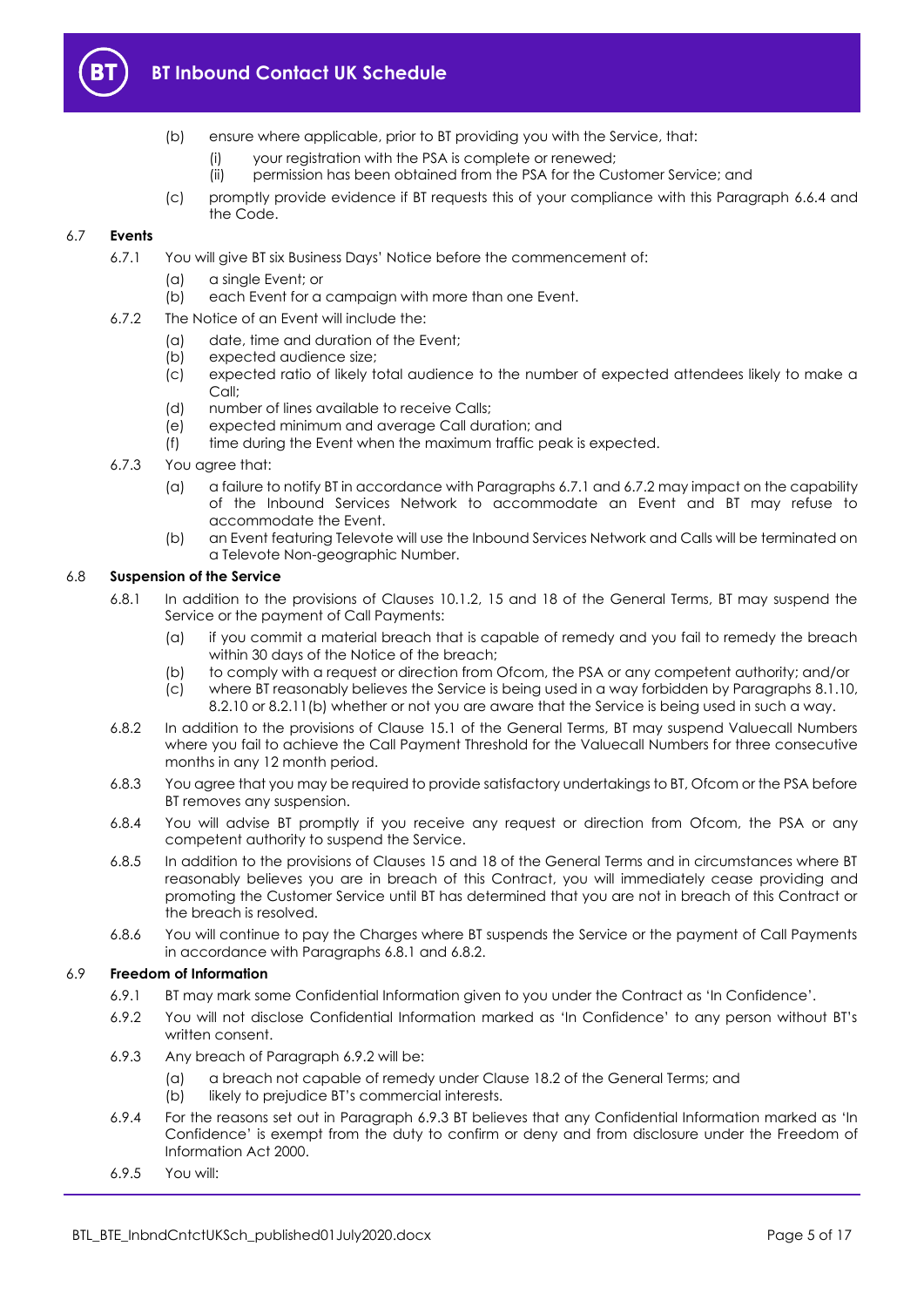

- (a) notify BT to the extent lawfully possible of any request under the Freedom of Information Act 2000 which includes any information you hold provided by BT in connection with the Contract; and (b) allow BT at least 10 Business Days in which to make representations.
- 

#### <span id="page-5-0"></span>6.10 **BT's Additional Rights to Terminate**

- 6.10.1 In addition to the termination provisions in the General Terms and this Schedule, BT may terminate the Contract or the Service at any time, by giving you Notice, where you or BT are required to comply with a direction from Ofcom, the PSA or any competent authority to cease the provision of the Service or any part of it.
- 6.10.2 You will advise BT promptly if you receive any request or direction from Ofcom, the PSA or any competent authority to terminate the Service.
- 6.10.3 BT will not accept new Orders for the Service where the Contract has been terminated in accordance with Clauses 17 to 19 of the General Terms or Paragrap[h 6.10.1.](#page-5-0)

#### 6.11 **Intellectual Property**

Expect as expressly set out in this Contract, neither of us acquires any rights or licences to the other's Intellectual Property.

#### 6.12 **PCI DSS Compliance Obligations**

- 6.12.1 The Service is not compliant with PCI DSS nor is it designed or intended to be and you will not use the Service for storing, processing or transmission of any cardholder data, Sensitive Authentication Data or any data that is subject to PCI DSS.
- 6.12.2 You will indemnify BT and its suppliers under this agreement for any Claims, losses, costs or liabilities that it incurs as a result of you storing, processing or transmitting data that is subject to PCI DSS.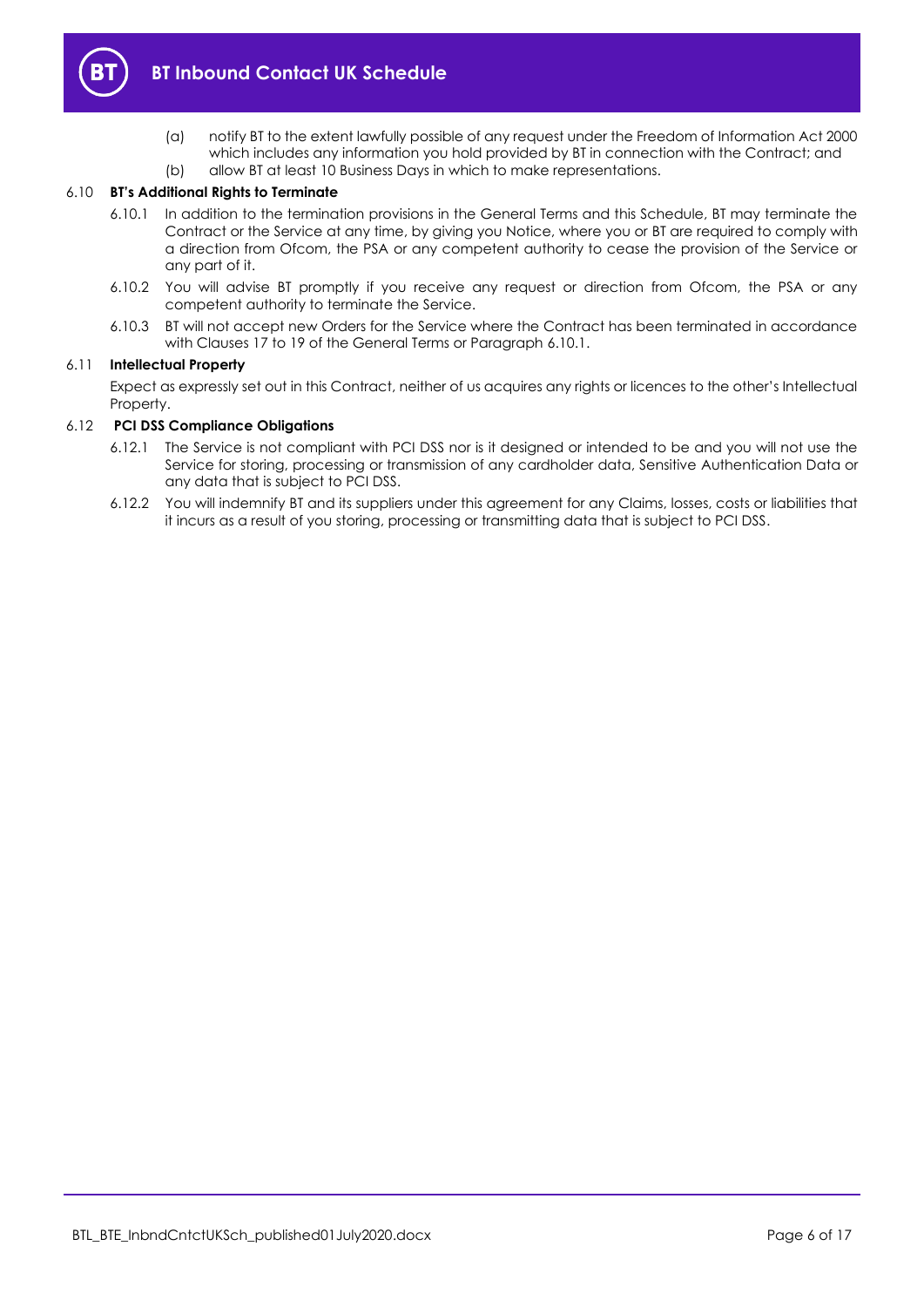

# <span id="page-6-0"></span>**Part B – Service Delivery and Management**

## <span id="page-6-1"></span>**7 BT's Obligations**

#### <span id="page-6-8"></span>7.1 **Service Delivery**

Before the Service Start Date and, where applicable, throughout the provision of the Service, BT will:

- 7.1.1 provide you with contact details for the helpdesk that you will be able to contact to submit service requests, report Incidents and ask questions about the Service ("**Service Desk**");
- 7.1.2 create a BT business account for the Service to be billed to, where you do not have an existing BT business account;
- 7.1.3 where you are:
	- (a) registered for VAT; and
	- (b) entitled to Call Payments,
	- provide to you a Self-billing Agreement;
- <span id="page-6-7"></span><span id="page-6-5"></span>7.1.4 subject to Paragraph [7.3.4,](#page-6-3) where BT receives a written request from you and where BT agrees to the request:
	- (a) reserve a specific number chosen by you or allocated by BT ("**Reserved Number**") for one month following the date BT agrees the reservation request ("**Initial Reservation**");
	- (b) extend the Initial Reservation for periods of one month up to a total of three months. This extension will apply if BT receives an extension request prior to expiry of the Initial Reservation or any previously agreed extension;
	- (c) cancel the reservation and make the Reserved Number available for re-issue to other customers if you do not use the Reserved Number within three months of the Initial Reservation Request being agreed by BT; and
- <span id="page-6-4"></span>7.1.5 provide you with a date on which delivery of the Service (or each part of the Service, including to each Site) is due to start ("**Customer Committed Date**") and will use commercially reasonable endeavours to meet any Customer Committed Date.

#### <span id="page-6-2"></span>7.2 **Commissioning of the Service**

Before the Service Start Date, BT will:

- 7.2.1 configure the Service; and
- 7.2.2 on the date that BT has completed the activities in this Paragrap[h 7.2,](#page-6-2) confirm to you that the Service is available for you to use.

#### 7.3 **During Operation**

On and from the Service Start Date, BT:

- 7.3.1 will respond and use reasonable endeavours to remedy an Incident without undue delay and in accordance with the Service Levels in Part C of the Contract if you report an Incident;
- 7.3.2 may carry out Maintenance from time to time and will endeavour to inform you at least five Business Days before any Planned Maintenance however you agree that BT may inform you with less notice than normal where emergency Maintenance is required;
- 7.3.3 may, in the event of a security breach affecting the Service, require you to change any or all of your passwords. BT does not guarantee the security of the Service against unauthorised or unlawful access or use;
- <span id="page-6-3"></span>7.3.4 may for operational reasons change the Non-geographic Numbers provided to you;
- 7.3.5 does not guarantee the security of the Service against unauthorised or unlawful access or use; and
- 7.3.6 will measure your Achieved Figure against the Committed Volume on the Measurement Date where the Commitment Option is included in the Service;
- <span id="page-6-6"></span>7.3.7 will, in relation to Inbound Call Recording:
	- (a) record Calls to a Destination Number ("**Recorded Calls**") and store the Recorded Calls in the BT Inbound Vault;
	- (b) encrypt Recorded Calls with AES-256;
	- (c) store Recorded Calls in the BT Inbound Vault for 12 months, unless otherwise agreed in the Order. You agree that you will be Data Controller for Recorded Calls;
	- (d) where the spoken content has been transcribed to text, encrypt the transcriptions with AES-256;
	- (e) as set out in the Order, charge you for the following: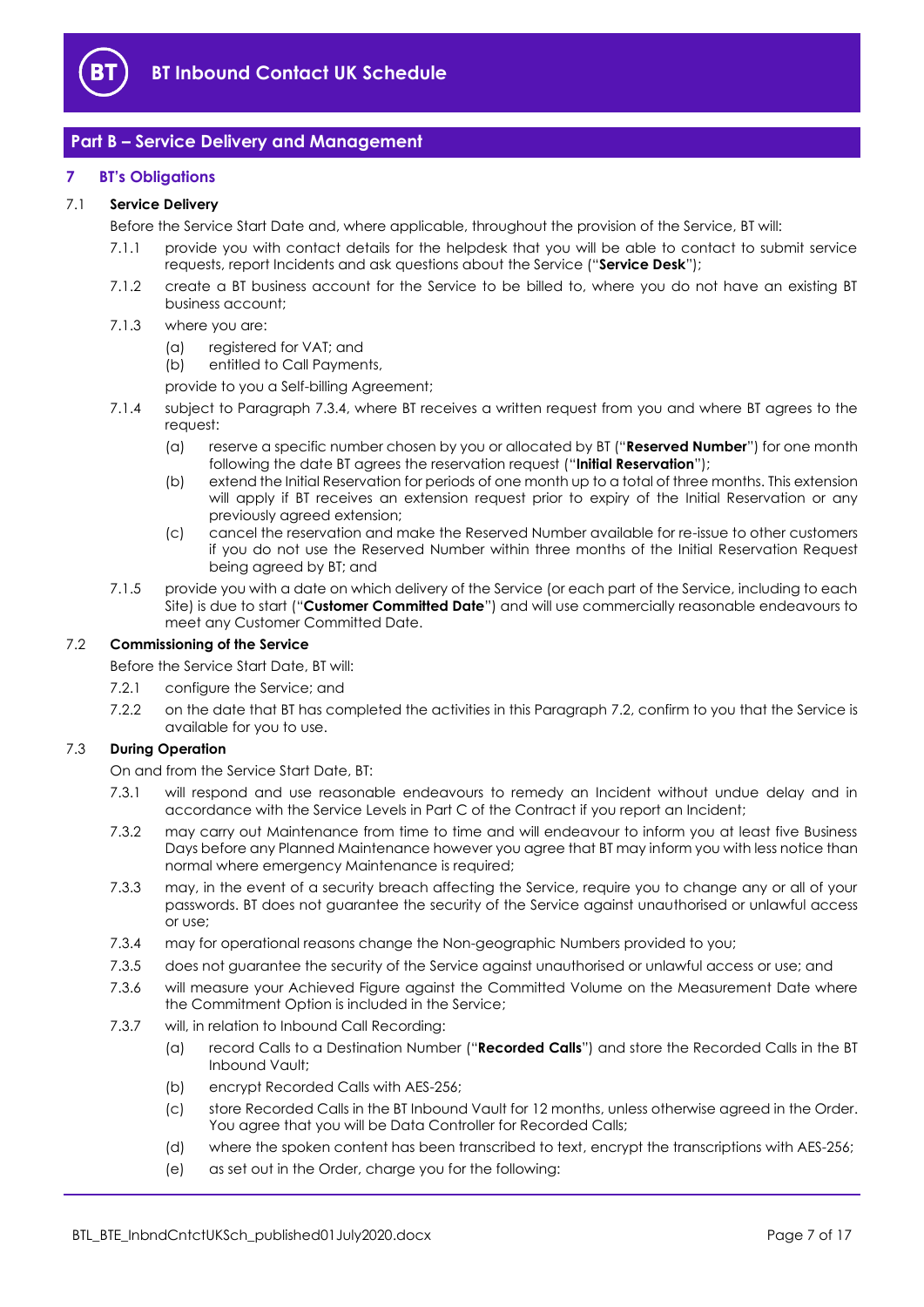

# **BT Inbound Contact UK Schedule**

- (i) Recorded Calls by applying a per call minute Usage Charge;
- (ii) Recorded Calls storage by applying a per call minute per month Usage Charge; and
- (iii) transcription by applying a Usage Charge per call minute of the original call recording.

### 7.4 **The End of the Service**

On termination of the Service by either one of us, or expiry, BT:

- 7.4.1 will disconnect the Service and remove any BT Equipment located at the Sites; and
- 7.4.2 may delete any Content; and
- 7.4.3 subject to the exceptions in Paragraph [10.8,](#page-10-1) refund any money owed to you, including Call Payments, after first deducting any Charges due to you under this Contract or charges due under any other contract BT has with you.

# <span id="page-7-0"></span>**8 Your Obligations**

### 8.1 **Service Delivery**

Before the Service Start Date and, where applicable, throughout the provision of the Service by BT, you will:

- <span id="page-7-5"></span><span id="page-7-4"></span>8.1.1 provide BT with the names and contact details of any:
	- (a) individuals who will attend the Training ("**Nominated Personnel**");
	- (b) individuals authorised to act on your behalf for Service management matters ("**Customer Contact**"), but BT may also accept instructions from a person who BT reasonably believes is acting with your authority; and
	- (c) single point of contact for information reports and service controls ("**Administrator**");
- <span id="page-7-3"></span>8.1.2 inform BT promptly of any changes to the Nominated Personnel, Customer Contact or Administrator or their contact details;
- 8.1.3 ensure that the Nominated Personnel attend the Training;
- 8.1.4 have a current BT business account for the Service to be billed to or help BT to create one;
- 8.1.5 where you are:
	- (a) registered for VAT; and
	- (b) entitled to Call Payments,

complete and return the Self-billing Agreement;

- 8.1.6 promptly provide BT with any information reasonably required without undue delay;
- 8.1.7 in jurisdictions where an employer is legally required to make such disclosure to its employees and/or Users:
	- (a) inform your employees and Users that as part of the Service being delivered by BT, BT may monitor and report to you the use of any targeted applications by your employees and/or Users; and
	- (b) ensure that your employees and Users have consented or will be deemed to have consented to such monitoring and reporting (if such consent is legally required), agree that BT will not be liable for any failure by you to comply with this instruction and indemnify BT from and against any Claims or action brought by your employees or Users against BT arising out of the delivery of Services by  $RT$
- 8.1.8 provide and maintain provision of the Enabling Services;
- 8.1.9 for Inbound Architect and Inbound Analyst:
	- (a) download the Software; and
	- (b) update the Software with any upgrades or modifications provided by BT. You agree that a failure to action the updates or modifications may affect your ability to use the Software;
- <span id="page-7-1"></span>8.1.10 make or allow anyone to make on your behalf a Call to the Customer Service only at what BT reasonably considers to be reasonable intervals for the purpose of testing that the Customer Service is operating correctly or as otherwise agreed between both of us;
- 8.1.11 for number ranges over which the PSA has a supervisory role, comply with the Code and bring the Code to the notice of any third party information provider which whom you contract;
- 8.1.12 complete any preparation activities BT requests to enable you to receive the Services promptly and in accordance with any reasonable timescales;
- <span id="page-7-2"></span>8.1.13 use all reasonable endeavours to ensure that the number of attempted Calls will not:
	- (a) exceed your answering capability;
	- (b) cause congestion on the BT Network or the Inbound Services Network;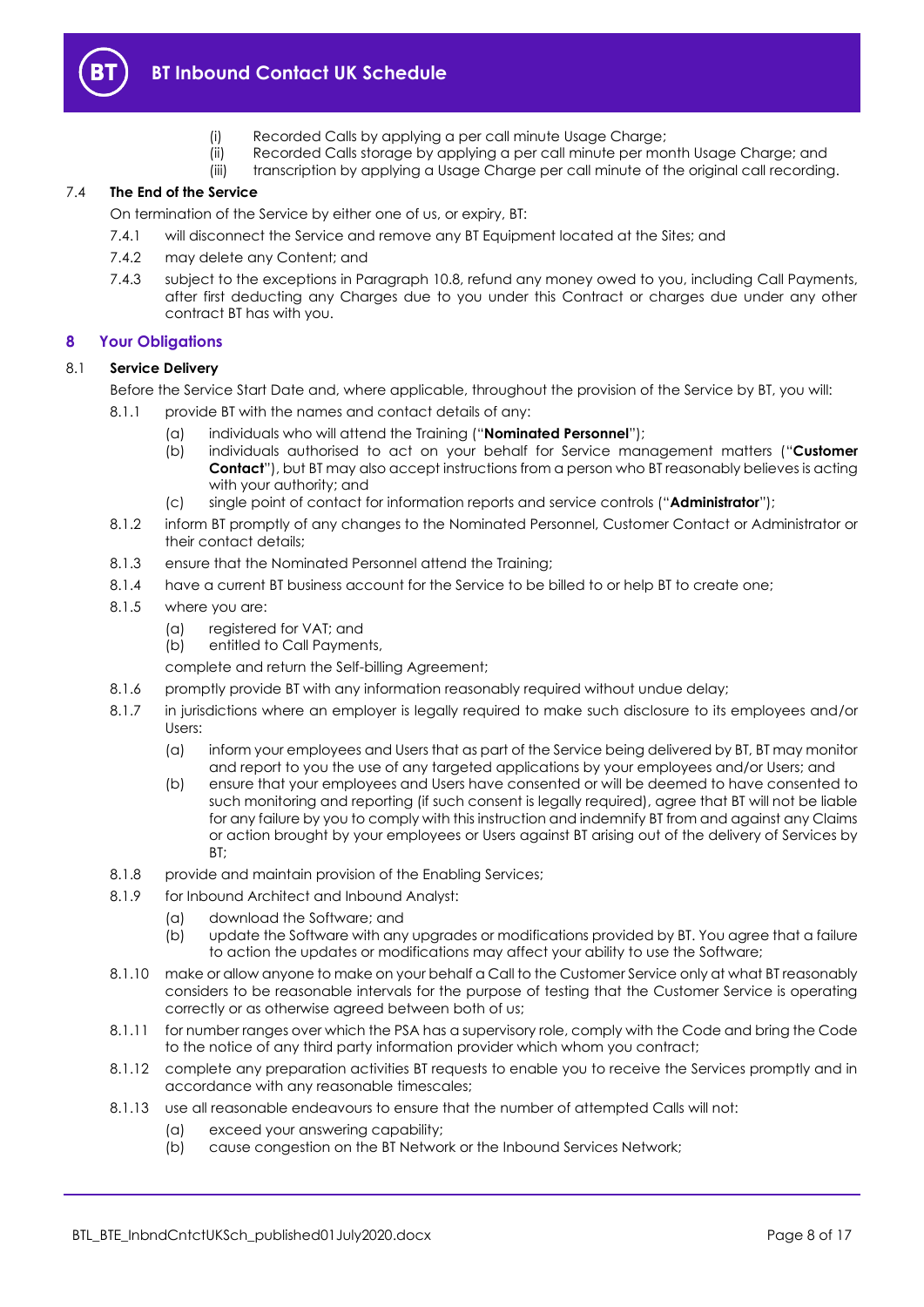

- 8.1.14 promptly take all reasonable steps to remedy any failure to comply with Paragraph [8.1.13](#page-7-2) where you receive Notice from BT to do so, including but not limited to:
	- (a) renting additional BT Network capacity;
	- (b) adjusting promotional activities for the Customer Service; or
	- (c) ordering additional Call answering capability;

and if BT is unable to contact you or you fail to take reasonable steps to promptly prevent the BT Network or BT Inbound Services Network congestion, BT may, take whatever action BT reasonably considers necessary to prevent the congestion including suspending the Service in accordance with Clause 15 of the General Terms; and

8.1.15 integrate any Communication Media to the BT Auto Contact Platform unless it is specified as BT's responsibility in the Order.

### 8.2 **Service Operation**

On and from the Service Start Date, you will:

- 8.2.1 ensure that Users report Incidents to the Customer Contact and not to the Service Desk;
- 8.2.2 ensure that the Customer Contact will take Incident reports from Users and pass these to the Service Desk using the reporting procedures agreed between both of us, and will be available for all subsequent Incident management communications;
- 8.2.3 monitor and maintain any Customer Equipment (including any software updates) connected to the Service or used in connection with a Service;
- 8.2.4 ensure that any Customer Equipment that is connected to the Service or that you use, directly or indirectly, in relation to the Service is:
	- (a) connected using the applicable BT Network termination point, unless you are using a Communications Provider other than BT, or have BT's permission to connect by another means;
	- (b) used in accordance with any instructions, standards and safety and security procedures applicable to the use of that Customer Equipment;
	- (c) adequately protected against viruses and other breaches of security;
	- (d) technically compatible with the Service and will not harm or damage BT Equipment, the BT Network, or any of BT's supplier's or subcontractor's network or equipment; and
	- (e) approved and used in accordance with relevant instructions and Applicable Law;
- 8.2.5 promptly disconnect any Customer Equipment, or advise BT to do so at your expense, if Customer Equipment does not meet any relevant instructions, standards or Applicable Law;
- 8.2.6 distribute, manage and maintain access profiles, passwords and other systems administration information relating to the control of Users' access to the Service;
- 8.2.7 maintain a list of current Users and immediately terminate access for any person who ceases to be an authorised User;
- 8.2.8 ensure the security and proper use of all valid User access profiles, passwords and other systems administration information used in connection with the Service and:
	- (a) inform BT immediately if a user ID or password has, or is likely to, become known to an unauthorised person, or is being or may be used in an unauthorised way;
	- (b) take all reasonable steps to prevent unauthorised access to the Service; and
	- (c) satisfy BT's security checks if a password is lost or forgotten;
- 8.2.9 if BT requests you to do so in order to ensure the security or integrity of the Service, change any or all passwords and/or other systems administration information used in connection with the Service;
- <span id="page-8-0"></span>8.2.10 not use the Service or allow anyone else to use the Service in contravention of:
	- (a) Condition 17 'Allocation, Adoption and Use of Telephone Numbers' as set out in the General Conditions;
	- (b) any third party rights;
- <span id="page-8-1"></span>8.2.11 if you wish to use an 030 Number, only use the 030 Number if you are either:
	- (a) an 030 Entitled Entity; or
	- (b) using, or have secured for use, one or more 030 Numbers on behalf of an 030 Entitled Entity, in which case you:
		- (i) are not permitted to use the 030 Number on behalf of any organisation that is not an 030 Entitled Entity; and
		- (ii) may be required to transfer use of any 030 Number to an alternative communications provider if requested to do so by the 030 Entitled Entity;
- 8.2.12 for the BT Auto Contact Content or any other Content provided by you, be responsible for: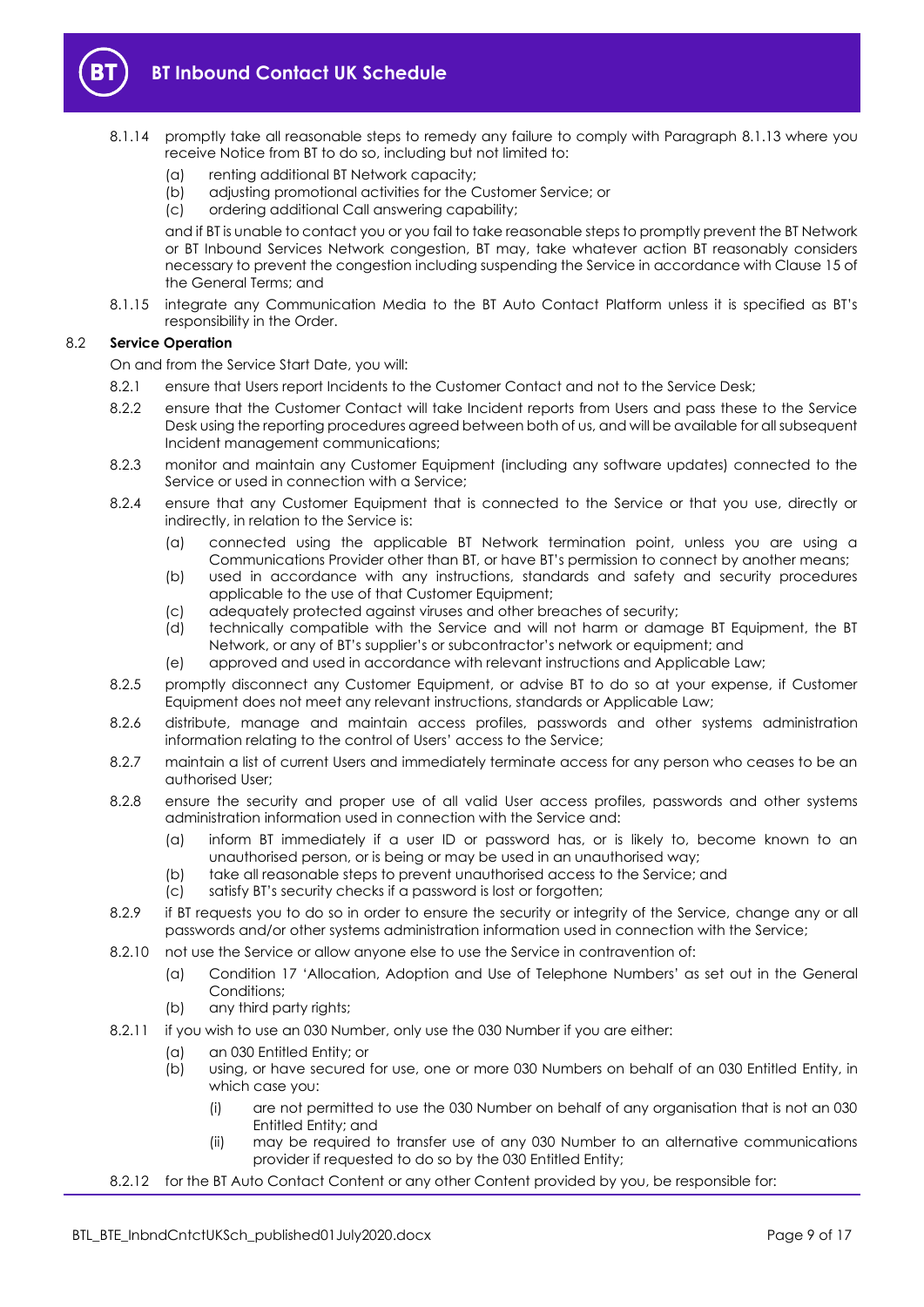

- (a) its provision;
- (b) its creation, editorial content, control and all other aspects of the Content provided by you; and (c) obtaining prior to transmission all authorisations and permissions required for its transmission.
	- (c) obtaining prior to transmission all authorisations and permissions required for its transmission.
- 8.2.13 in relation to Inbound Call Recording, you may:
	- (a) add Inbound Call Recording to a Destination Number;
	- (b) remove Inbound Call Recording from a Destination Number;
	- (c) search the BT Inbound Vault for Recorded Calls using metadata and, where the spoken content has been transcribed to text, the spoken content of the Recorded Call.

### 8.3 **The End of the Service**

- 8.3.1 On termination of Inbound Analyst or Inbound Architect, you will delete the Software from all memory and electronic media.
- 8.3.2 On termination of the Service by either one of us, or expiry you will cease advertising the Nongeographic Numbers.

### <span id="page-9-0"></span>**9 Notification of Incidents**

Where you become aware of an Incident:

- 9.1 the Customer Contact will:
	- 9.1.1 report it to BT's Service Desk that is available 24 hours a day, 365 days a year, by calling the number BT advises to you; and
	- 9.1.2 provide BT with a contact telephone number to allow BT to provide updates on the Incident ("**Contact Telephone Number**").

## <span id="page-9-6"></span><span id="page-9-5"></span>9.2 BT will:

- 9.2.1 give you a unique reference number for the Incident ("**Ticket**");
- 9.2.2 respond within four hours of receipt of an Incident report by carrying out one or both of the following:
	- (a) provide advice to the Contact Telephone Number, including advice where appropriate about tests and checks to be carried out by you; and/or
	- (b) carry out diagnostic tests from BT's premises;
- 9.2.3 inform you when BT believes the Incident is cleared, and will close the Ticket when:
	- (a) you confirm that the Incident is cleared within 24 hours of being informed; or
		- (b) BT has attempted unsuccessfully to contact you, in the way agreed between both of us, in relation to the Incident and you have not responded within 24 hours of BT's attempt to contact you.
- 9.3 If you confirm that the Incident is not cleared within 24 hours of being informed, the Ticket will remain open, and BT will continue to work to resolve the Incident.

# <span id="page-9-1"></span>**10 Invoicing**

- 10.1 BT will invoice you for the Charges for the Service as set out in Paragraph [10.10](#page-10-2) in the amounts and currency specified in any Orders.
- <span id="page-9-3"></span>10.2 As part of BT's credit management procedure, BT may at any time:
	- 10.2.1 require you to pay a deposit or provide a guarantee as security for payment by you of future invoices;
	- 10.2.2 carry out a credit vet.
- 10.3 BT will pay Call Payments for Non-geographic Numbers:
	- 10.3.1 regulated by the PSA no earlier than 30 days from the end of the period to which the Call Payment applies, or as directed by the PSA;
	- 10.3.2 not regulated by the PSA within 30 days of the end of the period to which the Call Payment applies.
- 10.4 All Call Payments will be calculated by BT in accordance with BT's records.
- <span id="page-9-4"></span>10.5 BT may recover in accordance with Paragraph [10.6,](#page-9-2) or withhold:
	- 10.5.1 Charges due to BT under this Contract or any charges due to BT under any other contract that BT has with you that you have not paid in accordance with Clause 9.1 of the General Terms;
	- 10.5.2 any overpayment by BT of a Call Payment; and
	- 10.5.3 any applicable Clawback Charges.
- <span id="page-9-2"></span>10.6 BT may:
	- 10.6.1 deduct from any subsequent Call Payments;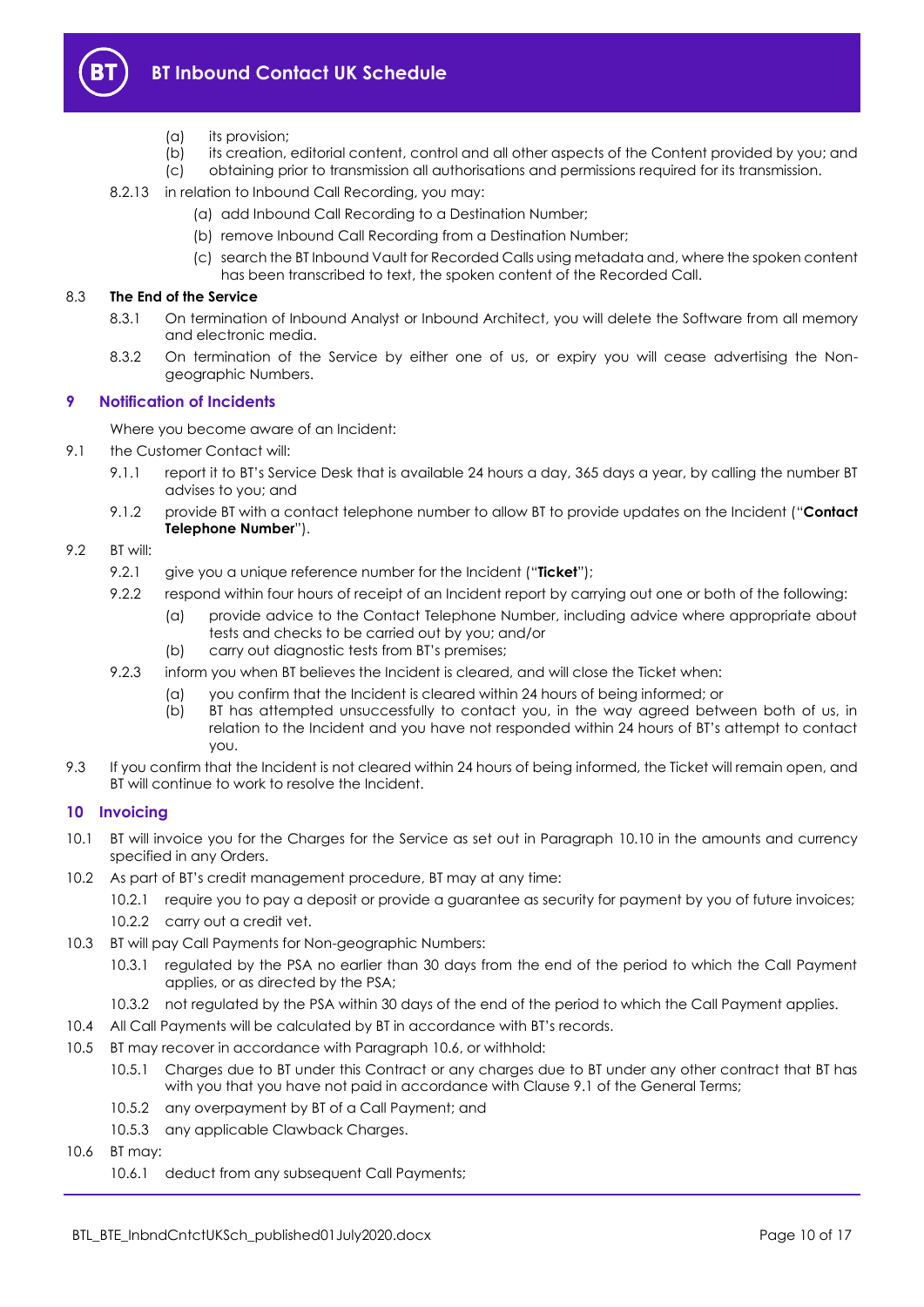

- 10.6.2 deduct from any deposit requested by BT in accordance with Paragraph [10.2.1;](#page-9-3) and/or
- 10.6.3 request payment by you, which you will pay within 14 days;

the sums set out in Paragraph [10.5.](#page-9-4)

- 10.7 BT will not pay a Call Payment where:
	- 10.7.1 the Service is used in breach of Paragraphs [8.1.10](#page-7-1) o[r 8.2.10;](#page-8-0)
	- 10.7.2 a Caller withholds payment of any Call Revenue, in which circumstances BT will, deduct and retain the Call Payments on the withheld Call Revenue from your Call Payments or any other payment due to you under this Contract or any other contract between both of us, until the Call Revenue is paid to BT by the Caller;
	- 10.7.3 access to the Customer Service is obtained by a Caller without payment of the appropriate Call Revenue to BT or any other public telecommunications operator;
	- 10.7.4 the Call Payment due to you is less than the Call Payment Threshold;
	- 10.7.5 the PSA requests the withholding of the Call Payment; and/or
	- 10.7.6 the associated Call Revenue is generated by traffic from any of the activities for which Service is, or may be, suspended in accordance with Paragraph [6.8](#page-4-6) whether or not the Service is suspended or terminated.
- <span id="page-10-3"></span><span id="page-10-1"></span>10.8 You will forfeit:
	- 10.8.1 any Call Payments that fail to meet the Call Payment Thresholds in accordance with Paragrap[h 10.7.4;](#page-10-3)  and
	- 10.8.2 all Call Payments irrespective of when they accrued where BT suspends the Contract or Service under Paragrap[h 6.8](#page-4-6) or ends the Service or the Contract under Clause 18 of the General Terms.
- <span id="page-10-5"></span><span id="page-10-4"></span>10.9 BT will, for number ranges over which the PSA has a supervisory role:
	- 10.9.1 retain a proportion of every Call Payment for the Funding Levy and will pay this to the PSA;
	- 10.9.2 where BT is notified by the PSA that any sum payable by you to the PSA or any compensation fund established under the Code has not been paid, withhold all or part of any Call Payment due to you until the PSA notifies BT that the payment has been made by you;
	- 10.9.3 pay to the PSA any amount of money retained in accordance with Paragraph [10.9.1](#page-10-4) and [10.9.2](#page-10-5) to satisfy outstanding fines and/or administration charges; and
	- 10.9.4 pay refunds that you owe to Users on your behalf in accordance with the Code if requested to do so by the PSA.
- <span id="page-10-2"></span>10.10 Unless stated otherwise in an applicable Order, BT will invoice you for:
	- 10.10.1 Recurring Charges, except Usage Charges, in advance on the first day of the quarter. For any period where Service is provided for less than one quarter, the Recurring Charges will be calculated on a daily basis;
	- 10.10.2 Usage Charges, quarterly in arrears on the first day of the quarter, calculated at the then current rates;
	- 10.10.3 any Charges for connecting the Service on the invoice following provision;
	- 10.10.4 Underachievement Charges;
	- 10.10.5 Charges for Training following completion of the Training; and
	- 10.10.6 any Termination Charges incurred in accordance with Paragraph [11](#page-10-0) upon termination of the relevant Service.
- 10.11 BT may invoice you for any of the following Charges in addition to those set out in the Order:
	- 10.11.1 Charges for investigating Incidents that you report to BT where BT finds no Incident or that the Incident is caused by something for which BT is not responsible under the Contract;
	- 10.11.2 Charges for commissioning the Service, as set out in Paragrap[h 7.2,](#page-6-2) outside of Business Hours;
	- 10.11.3 Charges for restoring Service if the Service has been suspended in accordance with Clauses 10.1.2, 10.2 or 15.2.2 of the General Terms or Paragrap[h 6.8](#page-4-6) of this Schedule;
	- 10.11.4 Charges for cancelling the Service in accordance with Clause 16 of the General Terms;
	- 10.11.5 Charges for expediting provision of the Service at your request after you have been informed of the Customer Committed Date; and
	- 10.11.6 any other Charges set out in any applicable Order or the BT Price List or as otherwise agreed between both of us.

# <span id="page-10-0"></span>**11 Charges at the End of the Contract**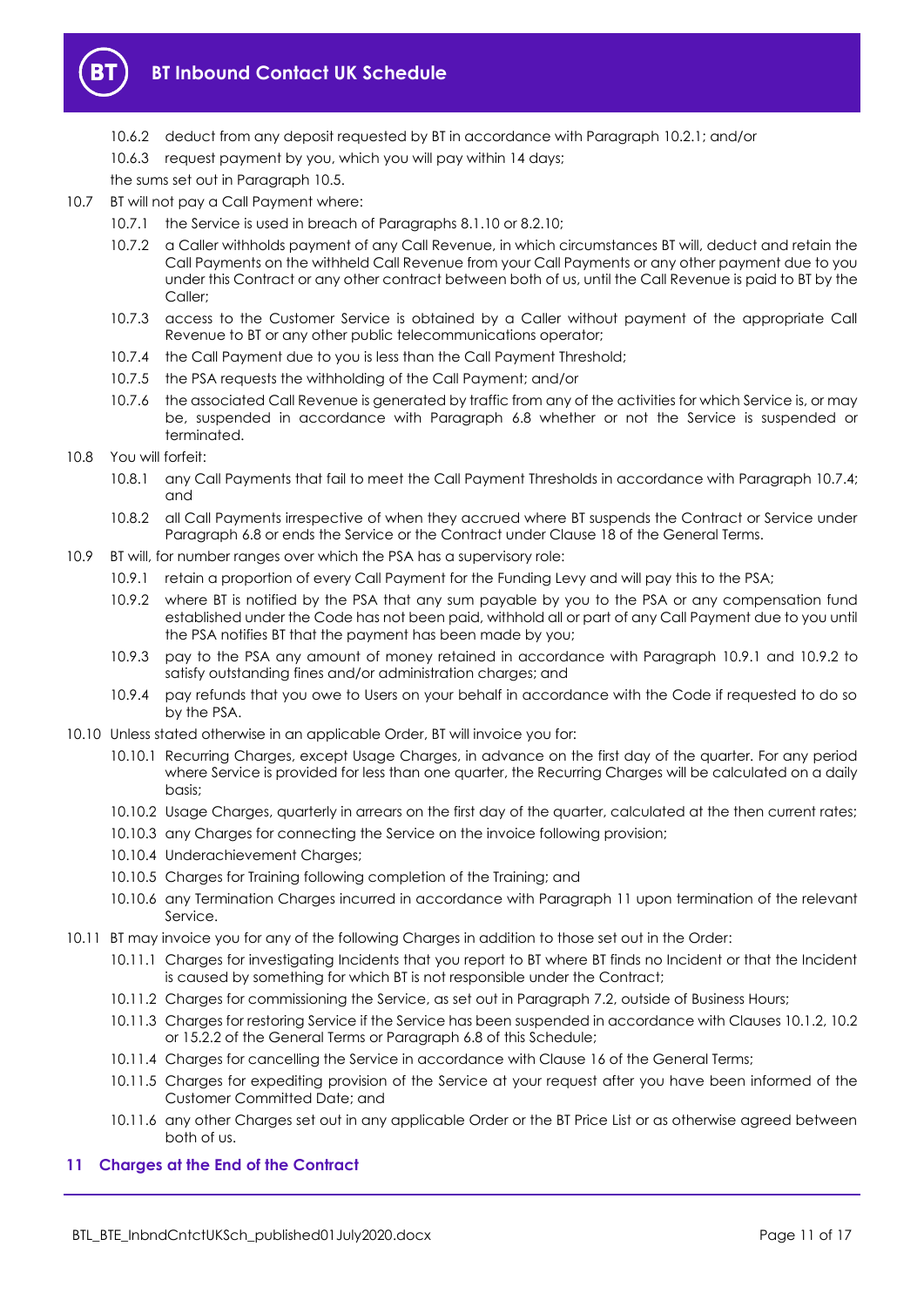

- 11.1 If during the Minimum Period of Service, you exercise your right under Clause 17 of the General Terms to terminate the Contract or any Service for convenience, or BT exercises BT's right to terminate the Contract or the Service for cause you will pay BT:
	- 11.1.1 all outstanding Charges for Service rendered;
	- 11.1.2 any Underachievement Charges; and
	- 11.1.3 the Termination Charges set out in the BT Price List or in an applicable Order.

### <span id="page-11-0"></span>**12 Service Amendment**

- <span id="page-11-2"></span>12.1 You may request, by giving BT Notice, a change to:
	- 12.1.1 an Order for the Service (or part of an Order) at any time before the applicable Service Start Date; or
	- 12.1.2 the Service at any time after the Service Start Date.
- 12.2 If you exercise your right under Paragraph [12.1](#page-11-2), and except where a change results from BT's failure to comply with BT's obligations under the Contract, BT will, within a reasonable time, provide you with a written estimate, including:
	- 12.2.1 the likely time required to deliver the changed Service; and
	- 12.2.2 any changes to the Charges due to the changed Service.
- 12.3 BT has no obligation to proceed with any change that you request under Paragraph [12.1,](#page-11-2) unless and until you and BT have agreed in writing on the necessary changes to the Charges, implementation timetable and any other relevant terms of the Contract to take account of the change.
- 12.4 If BT changes a Service prior to the Service Start Date because you have given BT incomplete or inaccurate information, BT may, in BT's reasonable discretion, apply additional reasonable one-time and/or Recurring Charges.
- <span id="page-11-3"></span>12.5 BT may change the Contract (including the Charges and the Call Payments) at any time by either:
	- 12.5.1 publishing the amendment online at [www.bt.com/pricing](http://www.bt.com/pricing) and/or [www.bt.com/terms](http://www.bt.com/terms) (or any other online address that BT advises you of); and/or
	- 12.5.2 by giving Notice to you,

<span id="page-11-4"></span>for amendments that cause you material detriment, at least 30 days before the change it so take effect and, in the case of any other amendments, at least one day before the change is to take effect.

- 12.6 If BT makes any amendment to the Contract that causes you material detriment, you will not have to pay any Termination Charges if you choose to terminate under Clause 17 of the General Terms within:
	- 12.6.1 90 days of the date of notification if BT has only published the amendment online under Paragraph [12.5.1;](#page-11-3) or
	- 12.6.2 30 days of the date of the Notice if BT has given you Notice under Paragraph [12.5.2.](#page-11-4)

# <span id="page-11-1"></span>**13 Telephone Numbers**

- 13.1 BT will allocate Non-geographic Numbers to you.
- 13.2 You will not:
	- 13.2.1 own the Non-geographic Number; and
	- 13.2.2 attempt to sell or allocate the Non-geographic Number to a third party.
- <span id="page-11-5"></span>13.3 You may request the port of a Non-geographic Number to another supplier in accordance with regulation and any industry agreed process.
- 13.4 Subject to Paragraph [13.3,](#page-11-5) Non-geographic Numbers made available with the Service are non- transferable and all of your rights to use the Non-geographic Numbers will cease on termination of the Service.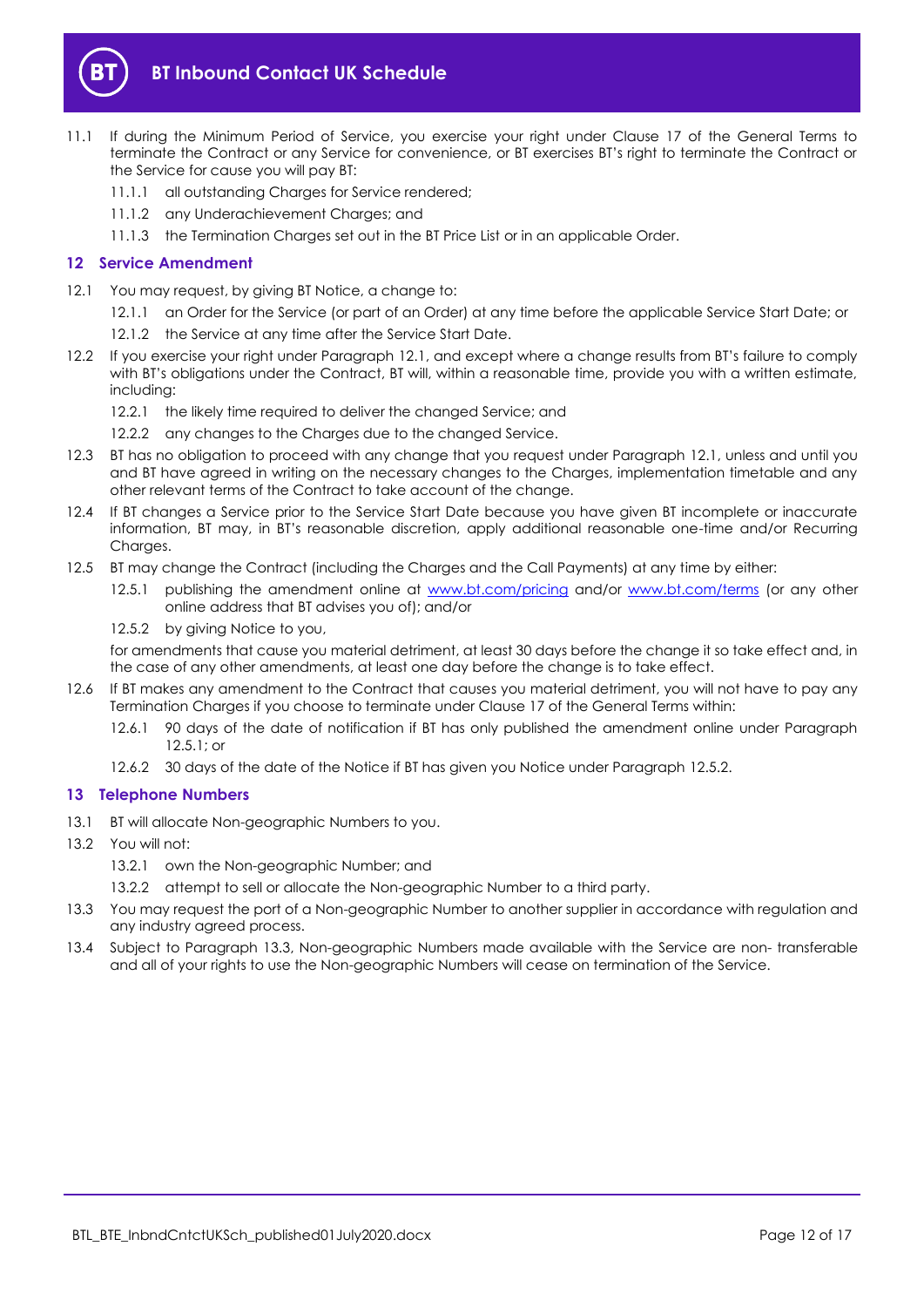

# <span id="page-12-0"></span>**Part C – Service Levels**

#### <span id="page-12-1"></span>**14 On Time Delivery**

#### <span id="page-12-8"></span>14.1 **On Time Delivery Service Level**

BT will:

- 14.1.1 provide the Service on or before the Customer Committed Date; and
- <span id="page-12-5"></span>14.1.2 port Non-geographic Numbers to or from the Service on the date agreed with you, or the donor or recipient communications provider ("**Agreed Port Date**"),

#### (together the "**On Time Delivery Service Level**").

#### <span id="page-12-7"></span><span id="page-12-6"></span>14.2 **On Time Delivery Service Credits**

- 14.2.1 If BT does not deliver the Service on or before the Customer Committed Date, you may claim (in accordance with Paragrap[h 17.1\)](#page-13-2) a Daily Rate Credit per delayed Non-geographic Number, for each full day of delay, up to a maximum amount equal to the Rental Charges due for the Non-geographic Number in the year of delay, ("**On Time Delivery Service Credits**").
- 14.2.2 If both of us have agreed a revised Customer Committed Date in writing, or if BT exercises BT's right to revise the Customer Committed Date as set out in Paragraph [14.2.4\(a\),](#page-12-3) the calculation of any On Time Delivery Service Credits will be made by reference to the revised Customer Committed Date.
- 14.2.3 If BT does not port a Non-geographic Number from the Service and from BT on the Agreed Port Date, you may claim in accordance with Paragraph [17.1,](#page-13-2) a Daily Rate Credit per delayed Non-geographic Number for each full day of delay.

## <span id="page-12-3"></span>14.2.4 **Exceptions**

- (a) If you request a change to the Service or any part of the Service, then BT may change the Customer Committed Date or the Agreed Port Date to accommodate that change.
- (b) BT may agree to attempt to expedite delivery of the Service for operational reasons or in response to a request from you, but this will not revise the Customer Committed Date or the Agreed Port Date.
- (c) If BT accepts a request from you to amend an Order (or any part of an Order) in accordance with Paragraph [12](#page-11-0) before the Customer Committed Date, BT may provide you with a revised Customer Committed Date for the Service and/or a revised Agreed Port Date in which case the On Time Delivery Service Level will only apply to the revised Customer Committed Date or revised Agreed Port Date.
- (d) BT will not be liable to pay any On Time Delivery Service Credit where any delay in meeting an Agreed Port Date was not caused by BT, for example if the party issuing or receiving the ported number causes the delay.

#### <span id="page-12-2"></span>**15 Qualifying Incidents**

- <span id="page-12-9"></span>15.1 Where you become aware of an Incident that results in partial or total loss of Service, except for any of the events listed in Paragraph [15.2](#page-12-4) ("**Qualifying Incident**"):
	- 15.1.1 you will report it to the Service Desk and BT will respond as set out in Paragrap[h 9;](#page-9-0) and
	- 15.1.2 where the fault is intermittent and BT's investigations are inconclusive, BT will inform you and at BT's discretion BT will leave the Ticket open for a period of observation, further testing or additional Incident reports. BT will inform you of BT's conclusions at the end of this further period.
- <span id="page-12-4"></span>15.2 The following events do not constitute a Qualifying Incident:
	- 15.2.1 if you do not properly report an Incident to the Service Desk in accordance with Paragraph [9;](#page-9-0)
	- 15.2.2 Incidents due to Planned Maintenance;
	- 15.2.3 if you request BT to test any part of the Service where no Incident has been detected or reported;
	- 15.2.4 if any part of the Service has been modified or altered in any way by you or at your request;
	- 15.2.5 changes or alterations made other than by BT to any part of the Service;
	- 15.2.6 Incidents caused by you performing any network configurations not approved by BT;
	- 15.2.7 if an Incident is reported and BT cannot confirm that an Incident exists after performing tests;
	- 15.2.8 Incidents arising due to issues beyond the Service Management Boundary;
	- 15.2.9 service disruption caused by network congestion and any networks or platforms supporting the Service, BT will take all reasonable steps to minimise the effects of congestion but will not guarantee that BT will isolate you from all congestion effects;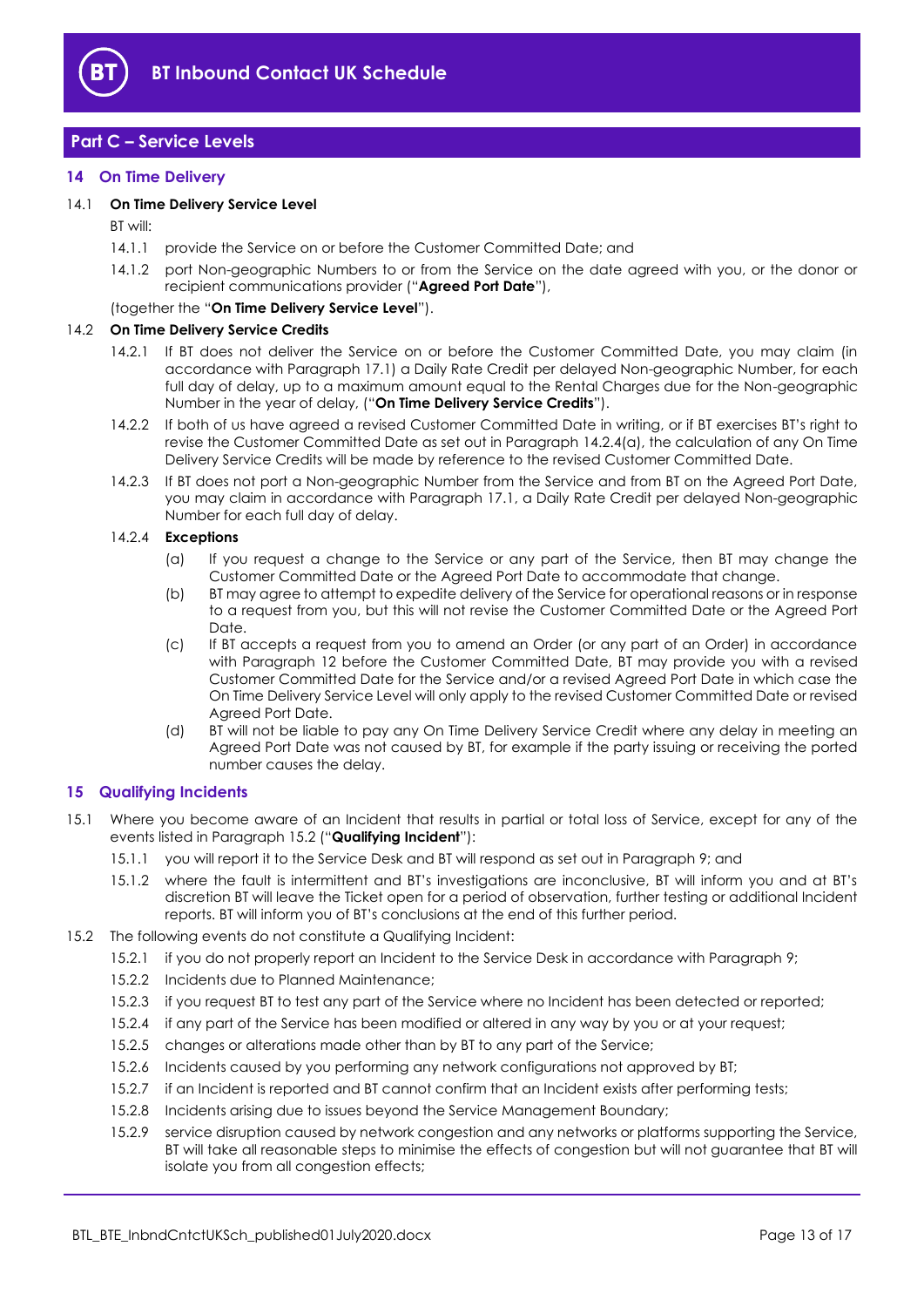

- 15.2.10 Incidents arising during any trial period of the Service which has a Minimum Period of Service of less than 12 months; and
- 15.2.11 where the Incident is due to any Force Majeure Event.
- 15.3 BT will resolve Qualifying Incidents in accordance with Paragraph [16.1.](#page-13-3)

## <span id="page-13-0"></span>**16 Restore-Time**

#### <span id="page-13-3"></span>16.1 **Restore-Time Service Level**

BT will use commercially reasonable endeavours to restore Service failures due to a Qualifying Incident within five hours of receiving notification of the Incident from you in accordance with Paragraph [9,](#page-9-0) ("**Restore-Time Service Level**").

### <span id="page-13-4"></span>16.2 **Restore-Time Service Credit**

If BT does not achieve the Restore-Time Service Level, you may claim a Daily rate Credit for each full day of delay in restoring the Service per affected Non-geographic Number up to a maximum amount equal to the Rental Charges due for the Non-geographic Number in the year of delay, ("**Restore-Time Service Credit**").

# <span id="page-13-1"></span>**17 Requests for Service Credits**

- <span id="page-13-2"></span>17.1 You may request applicable Service Credits within 28 days of the end of the calendar month in which a Qualifying Incident or the failure to meet the On Time Delivery Service Level occurred by providing details of the reason for the claim. Any failure by you to submit a request in accordance with this Paragrap[h 17.1](#page-13-2) will constitute a waiver of any claim for Service Credits in that calendar month.
- 17.2 Upon receipt of a valid request for Service Credits in accordance with Paragraph [17.1:](#page-13-2)
	- 17.2.1 BT will issue you with the applicable Service Credits by deducting those Service Credits from your invoice within two billing cycles of the request being received; and
	- 17.2.2 following expiry or termination of the Contract where no further invoices are due to be issued by BT, BT will pay you the Service Credits in a reasonable period of time.
- 17.3 All Service Levels and Service Credits will be calculated in accordance with information recorded by, or on behalf of, BT.
- 17.4 The Service Levels under this Schedule will not apply:
	- 17.4.1 in the event that Clause 8 of the General Terms applies:
		- 17.4.2 during any trial period of the Service;
		- 17.4.3 to failures due to any Force Majeure Event;
		- 17.4.4 if you cause a delay or do not provide any requested information in accordance with any reasonable timescales BT tell you about;
		- 17.4.5 to any Incident not reported in accordance with Paragrap[h 9](#page-9-0) above; or
		- 17.4.6 if you have not complied with the Contract.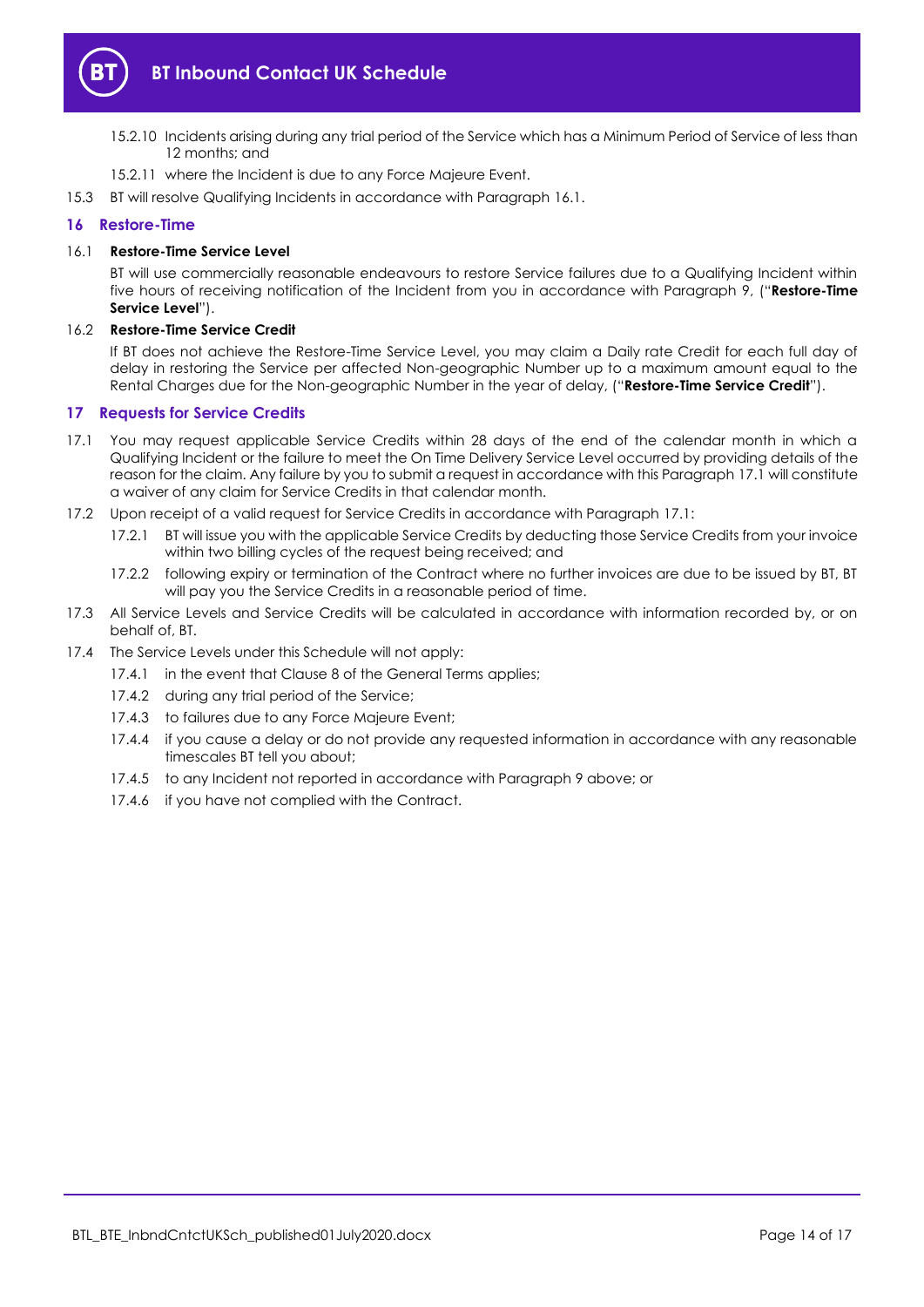

# <span id="page-14-0"></span>**Part D – Defined Terms**

#### <span id="page-14-1"></span>**18 Defined Terms**

In addition to the defined terms in the General Terms, capitalised terms in this Schedule will have the following meanings (and in the case of conflict between these defined terms and the defined terms in the General Terms, these defined terms will take precedence for the purposes of this Schedule):

"**030 Entitled Entity**" means any public sector body and not for profit body, including for example registered charities that are permitted by Ofcom to use 030 Numbers.

"**030 Number**" means a Non-geographic Number starting with 030.

"**Achieved Figure**" means the total minutes for Calls made in the Year preceding the Measurement Date.

"**Administrator**" has the meaning given in Paragraph [8.1.1\(c\).](#page-7-3)

"**Advanced Features**" means a range of functions that may be selected within the Inbound Services Network, further details of which can be found at:

[https://inboundservices.bt.com/IA/\(S\(1zjmz3qttazzz245vgbncxju\)\)/ReserveAndOrder/ROIndexPageNew.a](https://inboundservices.bt.com/IA/(S(1zjmz3qttazzz245vgbncxju))/ReserveAndOrder/ROIndexPageNew.aspx) [spx#](https://inboundservices.bt.com/IA/(S(1zjmz3qttazzz245vgbncxju))/ReserveAndOrder/ROIndexPageNew.aspx)

"**Advanced Number Delivery**" has the meaning given in Paragraph [2.1.2.](#page-1-6)

"AES-256" means the advanced encryption standard used to encrypt all your recorded data, including voice files, SMS messages, metadata and transcribed recordings.

"**Agreed Port Date**" has the meaning given in Paragraph [14.1.2.](#page-12-5)

"**Basic Number Delivery**" has the meaning given in Paragraph [2.1.1.](#page-1-7)

"**BT Auto Contact**" has the meaning given in Paragraph [3.3.](#page-1-8)

"**BT Auto Contact Platform**" has the meaning given in Paragraph [3.3.](#page-1-8)

"**BT Inbound Vault**" means a data storage environment that may be accessed online via the Management Console.

"**Business Hours**" means between the hours of 0800 and 1700 in a Business Day.

"**Call**" means a telephone call connecting the Caller to the Customer Service.

"**Call Director**" means the use of Advanced Features to deliver Calls made to one Geographic Number to an alternative Destination Number.

"**Call Payment**" means the payment set out in the Order paid by BT to you from the Call Revenue for Calls to Non-geographic Numbers.

"**Call Payment Threshold**" means the sum specified in the BT Price List that you need to achieve in respect of:

- (a) 084 and 087 non-geographic numbers, at the end of a six month consecutive period (as BT specifies); or
	- (b) for 09 number ranges at the end of each calendar month,
- in order for you to qualify for a Call Payment.

"**Call Plan**" means a call routing plan agreed by both of us which includes Advanced Features and specifies the Destination Number(s) for Calls to each Non-geographic Number.

"**Call Revenue**" means the amount payable by a Caller to BT for access to the Customer Service.

"**Caller**" means a person who makes a Call.

"**Cardholder Data**" means the primary account number ('PAN') together with any or all of the following items which may be retained with the PAN: "cardholder name", "service code", "expiration date" or Sensitive Authentication Data.

"**Choice Number**" means a Reserved Number specifically chosen by you for which a Charge is set out in the Order.

"**Clawback Charges**" means the Charges set out in the BT Price List BT will recover from you if the permitted duration of a Fixed Fee Call is exceeded.

"**Code of Practice**" or "**Code**" means the prevailing code of practice issued by the PSA to regulate the premium rate number industry.

"**Commitment Option**" means a Service Option where you commit to a Committed Volume in order to obtain reduced Charges and higher Call Payments as set out in the Order.

"**Committed Volume**" means the total number of Call minutes set out in your Order which you commit to achieve each Year and which BT will measure your Achieved Figure against on the Measurement Date.

"**Communication Media**" means the medium used to transmit information to the BT Auto Contact Platform.

"**Communications Provider**" means the provider of the Caller's telecommunications service.

"**Contact Telephone Number**" has the meaning given in Paragraph [9.1.2.](#page-9-5)

"**Content**" means applications, data, information (including emails), video, graphics, sound, music, photographs, software or any other material.

"**Corporate and Location Independent Electronic Communications Systems Numbers**" means public telephone numbers in the UK in the number space governed by Ofcom and attributed to communication providers for the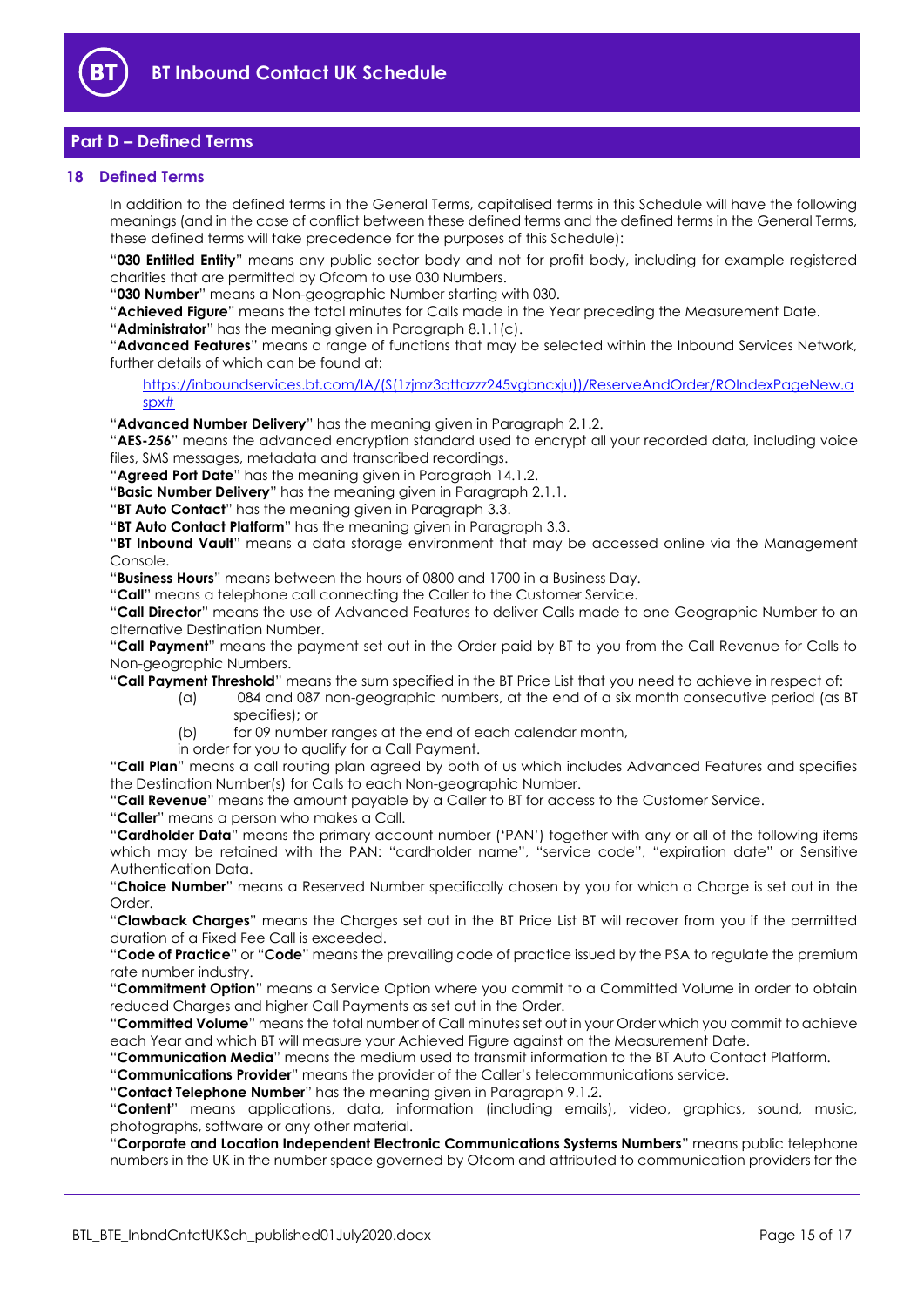

purpose of enabling public telephony to a mobile telephone number and which for this Service means a mobile telephone number starting with 055 or 056.

"**Customer Committed Date**" has the meaning given in Paragraph [7.1.5.](#page-6-4)

"**Customer Contact**" has the meaning given in Paragraph [8.1.1\(b\).](#page-7-4)

"**Customer Equipment**" means any equipment and software provided by you and used by you in connection with a Service.

"**Customer Service**" means the services you provide to your customers using the Non-geographic Number.

"**Daily Rate Credit**" means £25.00 per day per Non-geographic Number affected by the events in Paragraph [14.2.](#page-12-6)

"**Destination Number**" means the Geographic Number, Non-geographic Number, Mobile Number, Corporate and Location Independent Electronic Communications Systems Number, or International Number to which a Call is routed by the Service.

"**Enabling Service**" has the meaning given in Paragrap[h 5.1.](#page-2-3)

"**Event**" means you either:

- (a) directly or indirectly advertise a Non-geographic Number in the mass media; or
- (b) run a direct response campaign,

which may generate a High Calling Rate to the Non-geographic Number.

"**Fixed Fee Call**" means a Call where the amount charged for the Call is independent of the duration of the Call but which is subject to a limit on their duration.

"**Full Control**" means the function within Inbound Architect providing you with the ability to create and tailor Call Plans

"**Funding Levy**" means the charge collected by BT on behalf of the PSA to fund the PSA. The rate at which the Funding Levy is applied is set out on the PSA's website.

"**Geographic Number**" means public telephone numbers in the UK in the number space governed by Ofcom and attributed to communications providers for the purpose of enabling public telephony at a fixed location and which for this Service means a number starting with 01 or 02.

"**High Calling Rate**" means five or more simultaneous Call attempts per second per Non-geographic Number in any 30 second period.

"**Incident**" means an unplanned interruption to, or a reduction in the quality of, the Service or particular element of the Service.

"**Inbound Analyst**" means the analysis Software provided by BT that allows you to produce reports using the Nongeographic Number Call data provided by BT.

"**Inbound Architect**" means the management tool Software provided by BT allowing you to monitor and route Call traffic.

"**Inbound Call Recording**" means a Service Option that will enable you to record and store Calls, and, where applicable, transcribe those Calls to text.

"**Inbound Services Network**" means those elements of the BT Network required to translate Non-geographic Numbers into Destination Numbers.

"**Initial Reservation**" has the meaning set out in Paragrap[h 7.1.4\(a\).](#page-6-5)

"**International Number**" means a telephone number provided by a telecommunications provers outside of the UK.

"**Internet**" means a global system of interconnected networks that use a standard Internet Protocol to link devices worldwide.

"**Internet Protocol**" or "**IP**" means a communications protocol for devices connected to the Internet that specifies the format for addresses and units of transmitted data.

"**Large Business**" means a business with 11 or more employees which will be identified on the Order.

"**Management Console"** means a secure internet access that allows you to search and download Recorded Calls, run validation checks on Recorded Calls and access the Recorded Calls audit log.

"**Measurement Date**" means each anniversary of the Service Start Date.

"**Minimum Period of Service**" means a period of 12 consecutive months beginning on the Service Start Date, unless otherwise set out in an Order.

"**Mobile Number**" means public telephone numbers in the UK in the number space governed by Ofcom and attributed to communication providers for the purpose of enabling public telephony to a mobile telephone and which for this Service means a mobile telephone number starting with 07.

"**Nominated Personnel**" has the meaning given in Paragraph [8.1.1\(a\).](#page-7-5)

"**Non-geographic Number**" means a public telephone number in the UK in the number space governed by Ofcom, not linked with a geographic location and for this Service means a telephone number starting with 03, 08, 09, 116 or 118.

"**Notice of Non-Renewal**" has the meaning given in Paragraph [6.1.2\(a\).](#page-2-4)

"**Ofcom's General Conditions**" means the general conditions of entitlement issued by Ofcom (or its successor) and updated by Ofcom from time to time.